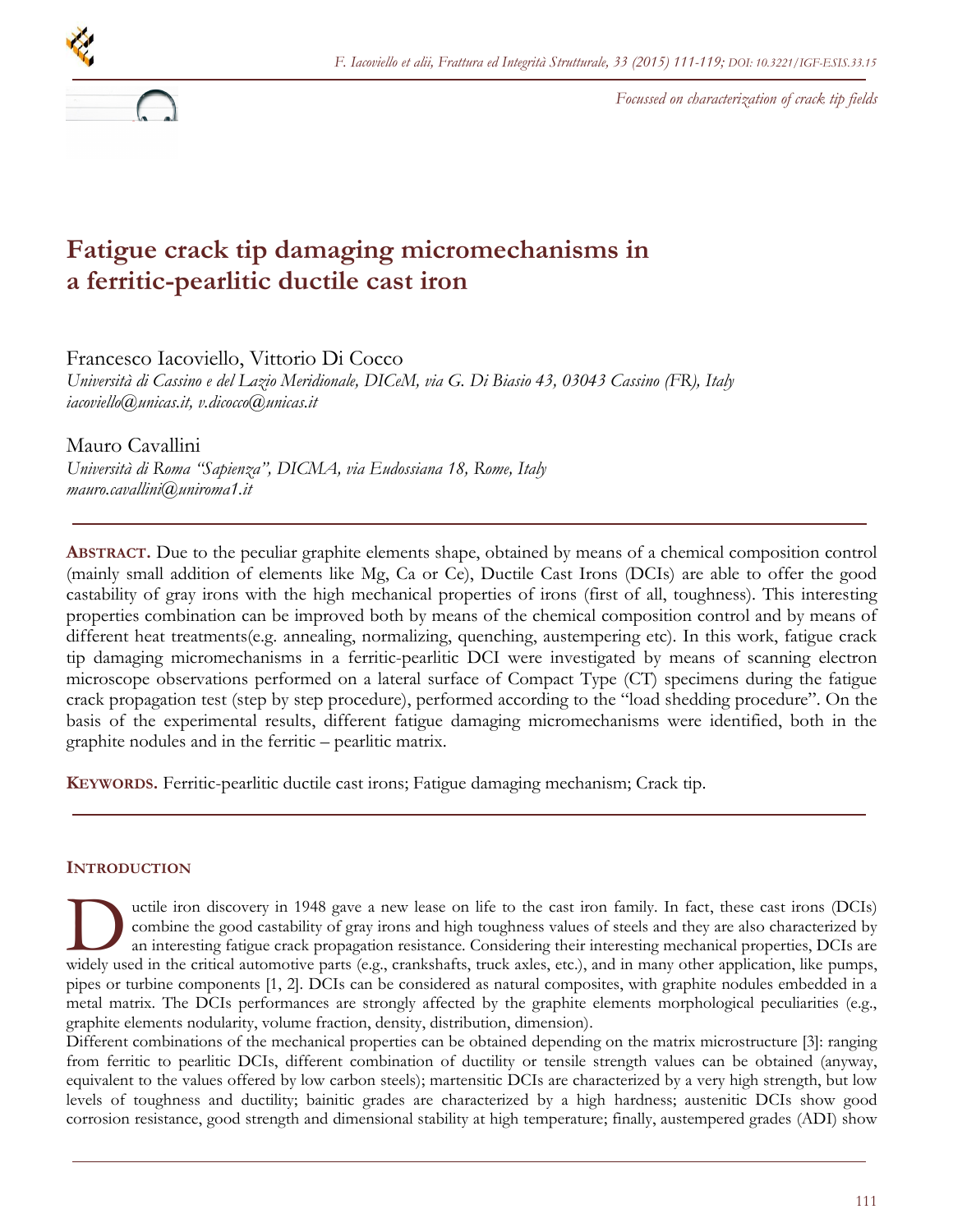a very high wear resistance and fatigue strength. Difference between DCIs and low carbon steels tensile properties are summarized in Fig. 1, considering the microstructure influence on UTS and elongation [4].



Figure 1: UTS-Elongation for different DCI and low carbon alloys [4].

Focusing on the fatigue crack propagation resistance, microstructure influence is more evident corresponding to higher values of the stress ratio and the applied stress intensity values [5], Fig. 2, where ferritic-pearlitic DCI (50%  $F - 50%$  P) shows a fatigue crack propagation resistance that is analogous to the investigated ADI. Cavallini et alii [5, 6] proposed that this behaviour is due to an enhanced crack closure effect, due to the graphite nodule presence and to the different phases distribution and mechanical properties. Considering that pearlite (or bainite, in ADI) is characterized by a reduced ductility and higher UTS (Ultimate tensile strength) values, if compared to ferrite, this second peculiar crack damaging mechanism can be described as follows (Fig. 3):

- corresponding to Kmax values, ferritic shields are more deformed than pearlitic (or bainitic in ADI) matrix (considering an equivalent stress level);
- corresponding to Kmin values, pearlitic (or bainitic in ADI) matrix induces on ferritic shields a residual compression stress condition with a consequent enhancing of the closure effect.





Figure 2: Microstructure and stress ratio influence on fatigue crack propagation in DCIs [5].

Figure 3: Ductile and fragile graphite elements debonding influence on crack closure effect in ductile irons [5].

In this work, fatigue crack tip damaging micromechanisms in a ferritic-pearlitic DCI were investigated by means of scanning electron microscope (SEM) observations of the lateral surface of metallographically prepared Compact Type (CT) specimens, focusing both the role played by the graphite nodules and the influence of the phases distribution.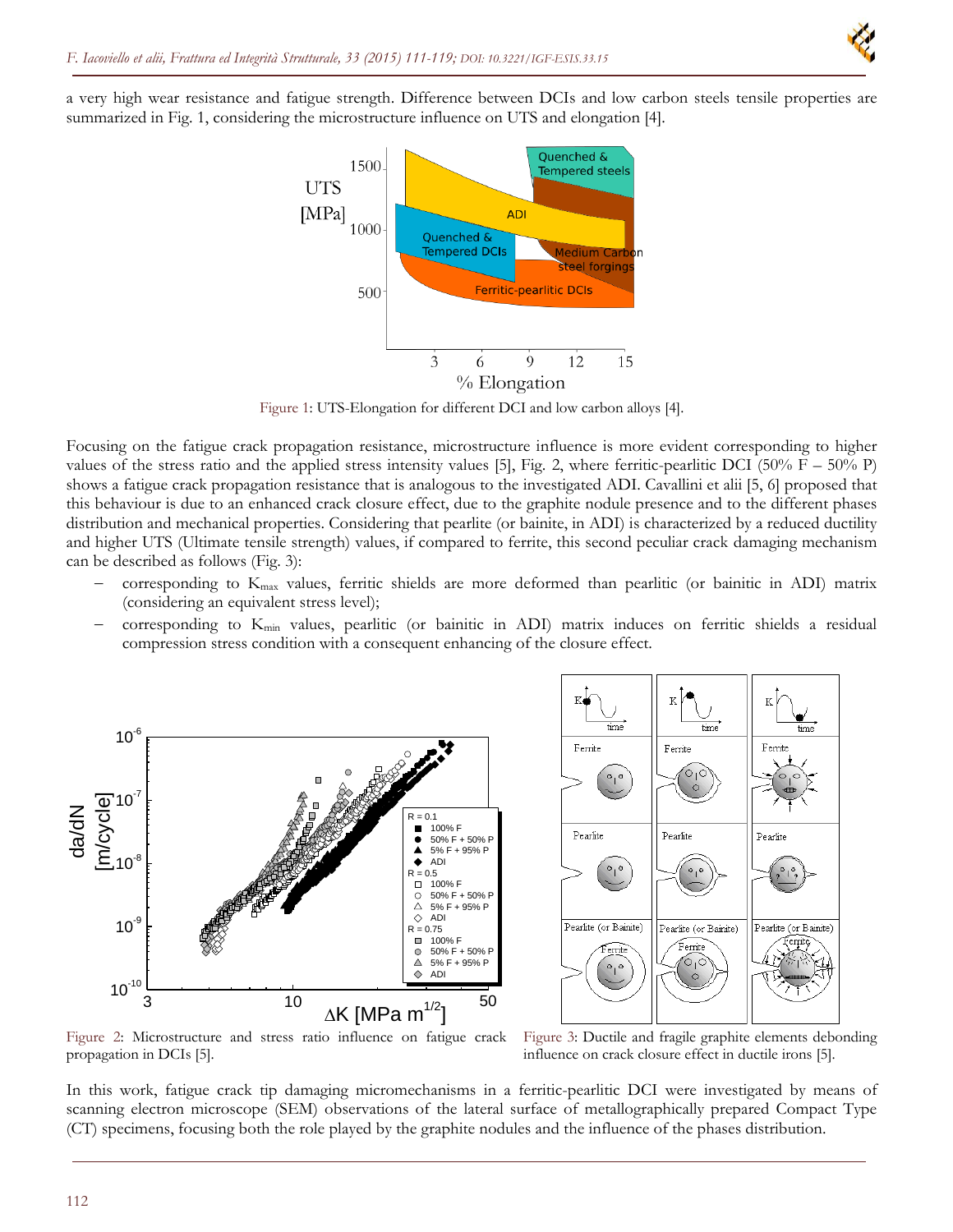

#### **INVESTIGATED MATERIAL AND EXPERIMENTAL PROCEDURE**

n as cast ferritic – pearlitic DCI, with analogous ferrite and pearlite volume fraction and showing a peculiar "bull's eye" morphology (Fig. 4) and characterized by a high graphite elements nodularity, were considered (chemical composition is shown in Tab. 1). A



Figure 4: Investigated ferritic-pearlitic ductile iron: phases distribution (obtained by means of chemical composition control; Nital 3).

|  | C Si Mn S P Cr Mg Sn                       |  |  |
|--|--------------------------------------------|--|--|
|  | 3.65 2.72 0.18 0.010 0.03 0.05 0.055 0.035 |  |  |

|  | Table 1: Investigated ferritic-pearlitic DCI chemical composition. |  |  |
|--|--------------------------------------------------------------------|--|--|
|  |                                                                    |  |  |

10 mm thick CT specimens were metallographically prepared and etched (Nital 3), and fatigue crack propagation tests were run according to ASTM E647 standard [7], considering one stress ratio value (e.g.  $R= P_{min}/P_{max} = 0.1$ ). Tests were performed using a computer controlled servohydraulic machine in load controlled conditions, considering a 20 Hz loading frequency, a sinusoidal loading waveform and laboratory conditions. Crack length measurements were performed by means of a compliance method using a double cantilever mouth gage and controlled using an optical microscope (x40). After the precracking procedure (measured crack length equal to 3 mm) a decreasing  $\Delta K$  values were applied according to the relationship:

$$
\Delta K = \Delta K_0 e^{[C(a-a_0)]} \tag{1}
$$

where  $\Delta K_0$  is the initial  $\Delta K$  at the beginning of the test (20 MPa $\sqrt{m}$ ),  $a_0$  is the corresponding crack length, *a* is the crack length during the test and C is equal to -0.291.

This procedure allowed to obtain a propagating crack with a decreasing crack tip plastic zone radious, up to threshold conditions (about 8 MPa $\sqrt{m}$ ), corresponding to a negligible crack tip plastic zone.

During the fatigue crack propagation tests, SEM crack path observations were performed with a step by step procedure. Furthermore, fracture surfaces were analysed by means of a scanning electron microscope, focusing both the graphite nodules and the metal matrix.

#### **RESULTS AND COMMENTS**

I atigue crack path is microscopically tortuous (Fig. 5a). This behaviour and the consequent fracture surface roughness were already extensively investigated [8, 9]: this parameter increases with the increase of the applied  $\Delta K$ . Superposing white spots to the fatigue crack path corresponding to the intersections between the crack path and This behaviour and the consequent fracture surface<br>the graphites were already extensively investigated [8, 9]: this parameter increases with the increase of the applied  $\Delta K$ .<br>Superposing white spots to the fatigue crack p distributions: graphite nodules are not mere voids embedded in the metal matrix but they influence the crack path increasing the fracture surface roughness and, consequently, the importance of the roughness induced crack closure effect [10].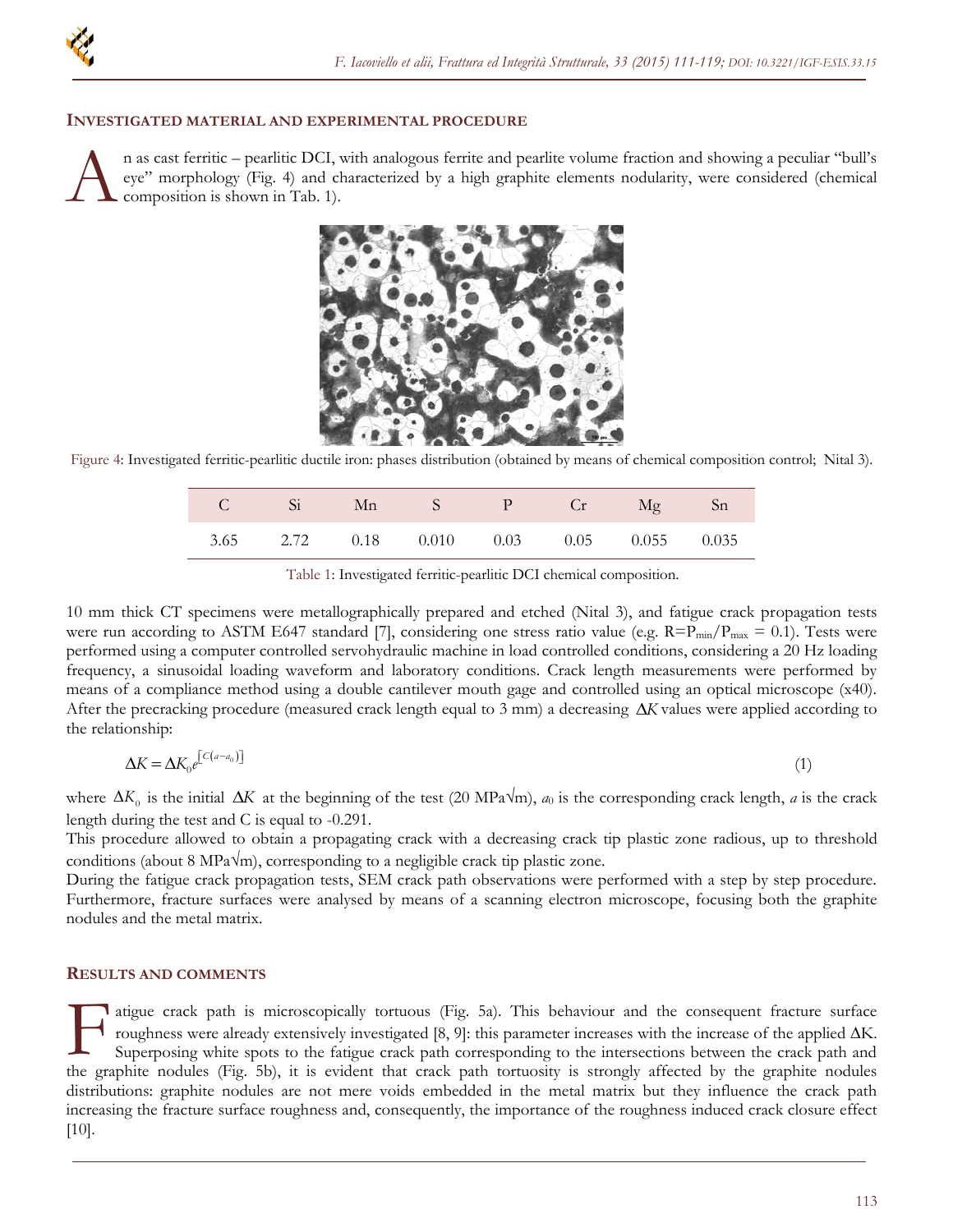

Figure 5: (a) Fatigue crack path; (b) fatigue crack path intersections with graphite nodules (with or without crack path deviations).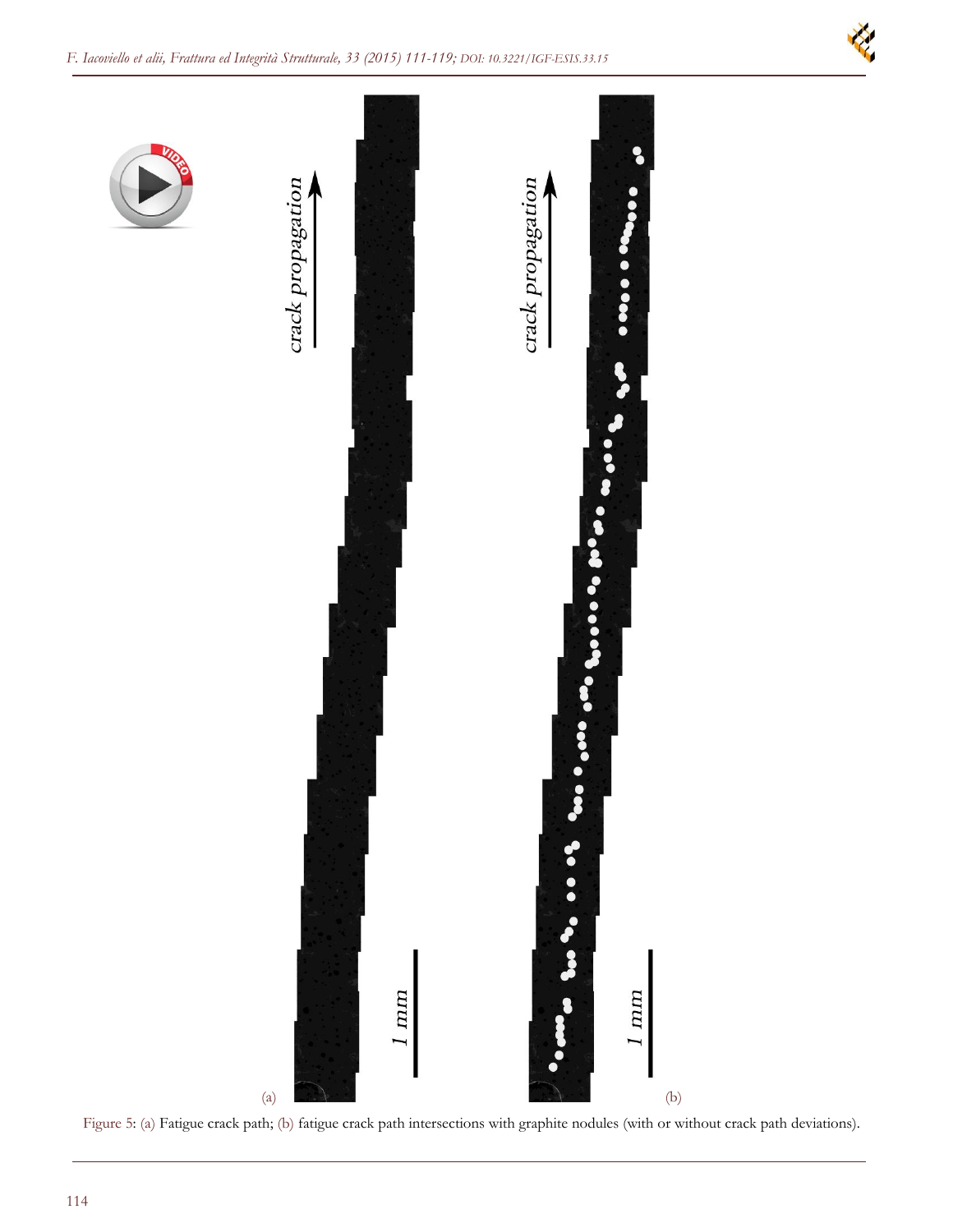

Figure 6: Fatigue crack path deviations corresponding to graphite nodules (crack growths from left to right). (a)  $\Delta K = 15 \text{ MPa}\sqrt{\text{m}}$ ; (b)  $\Delta K = 19 \text{ MPa}\sqrt{\text{m}}$ .



Figure 7: Fatigue crack path: phases influence (crack growths from left to right).  $\Delta K = 17 \text{ MPa}\sqrt{\text{m}}$ .



Figure 8: Secondary crack (crack growths from left to right).  $\Delta K = 13 \text{ MPa}\sqrt{\text{m}}$ .



Figure 9: Intergranular crack path crack (crack growths from left to right).  $\Delta K = 14 \text{ MPa}\sqrt{\text{m}}$ .

Higher magnification SEM observations allow to confirm the behaviour described in Fig. 5, with evident crack deviations due to the graphite nodules presence (Fig. 6). In addition, it is possible to observe that, corresponding to the graphite nodules, the main damaging micromechanisms is the debonding between the graphite nodule and the matrix (mainly ferrite, see also Fig. 4), although, seldom, the crack pass through the graphite nodules (Fig. 6b). This behaviour is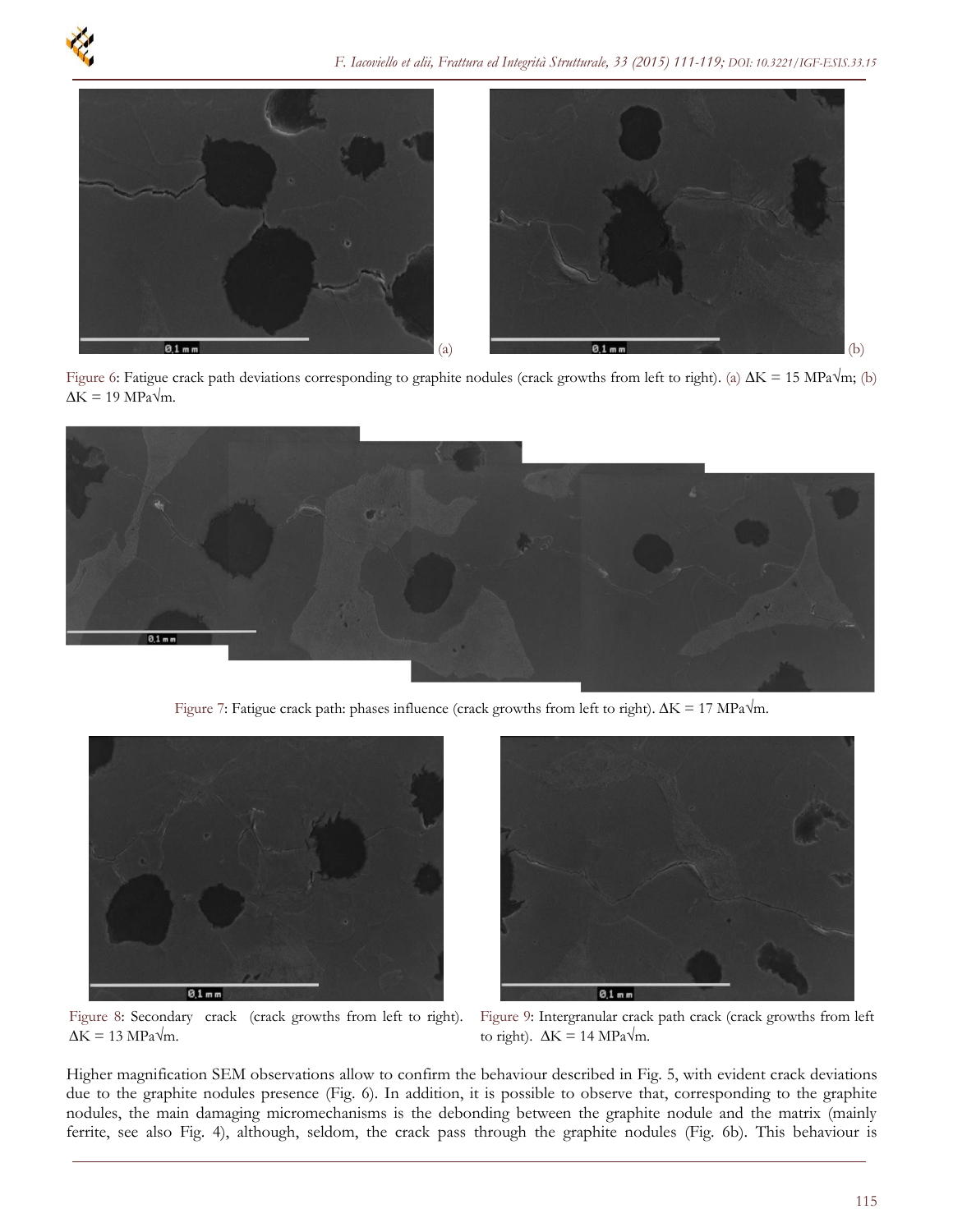

completely different with respect to the damaging micromechanisms observed during tensile tests [11, 12], where the mechanical properties gradient inside the graphite nodules plays a key role and secondary cracks inside graphite nodules nucleate and propagate ("onion-like" mechanism).

Considering the crack path in the ferritic-pearlitic matrix, crack mainly propagates transgranularly, with slip bands that emanate from the crack tip (more evident in the ferritic matrix, at least according to the SEM observation). Ferrite-pearlite interfaces influence on crack path is evident in Fig. 7. The intersection between the crack path and the ferrite-pearlite interfaces always implies a crack path direction modification, with a consequent increase of the fracture surface roughness (and of the roughness induced crack closure effect). In addition, both secondary cracks (Fig. 8) and intergranular crack path (Fig. 9) are seldom observed.

Considering the fracture mechanics principles, and, as first approximation, assuming the investigated DCI as an homogeneous and linear elastic material, it is possible to roughly describe the stress state at the crack tip. Fig. 10 [13] shows the different zones ahead the crack tip during a fatigue loading:

- reverse/cyclic plastic zone (orange, rpz): fatigue loading implies a stress hysteresis loop depending upon the stress ratio R and the applied value of  $\Delta K$ .

- monotonic plastic zone (yellow, mpz): plastic deformation occur during monotonic loading and, after that, elastic loading-unloading takes place

- elastic zone (grey, ez): the deformation is completely elastic.



Figure 10: Fatigue crack propagation: rpz (reversed plastic zone); mpz (monotonic plastic zone); ez (elastic zone).

Figure 11: rpz and mpz compared to graphite nodules corresponding to lower  $\Delta K$  values (e.g. 10 MPa $\sqrt{m}$ ).

Figure 12: rpz and mpz compared to graphite nodules corresponding to higher  $\Delta K$  values (e.g. 20 MPa $\sqrt{m}$ ).

Corresponding to the lateral surface (plane stress conditions):

$$
r_y = \frac{1}{2\pi} \left(\frac{K}{\sigma_y}\right)^2 \tag{2}
$$

The "reversed" or "cyclic" plastic zone  $(r_{\phi z})$ , the volume which undergoes yielding due to both tensile and compressive stress, is four times lower than the monotonic value corresponding to K<sub>max</sub>. Considering the investigated loading conditions, for  $\Delta K$  values ranging between 10 and 20 MPa $\sqrt{m}$ , the corresponding  $r_{\phi\phi}$  values range between about 30 and about 120 µm, or rather between the half and the double of the maximum measured graphite nodules diameters. Instead, considering the matrix,  $r_{\eta z}$  values are lower or comparable to the ferrite grains or pearlite colonies diameters. As a consequence, fatigue crack propagation in the investigated ferritic-pearlitic DCI can be analysed with the  $\Delta K$  parameter

only as first approximation, being the material non homogenous, at least at the scale of the fatigue damaging processes at the crack tip.

Considering lower  $\Delta K$  values, two conditions are possible: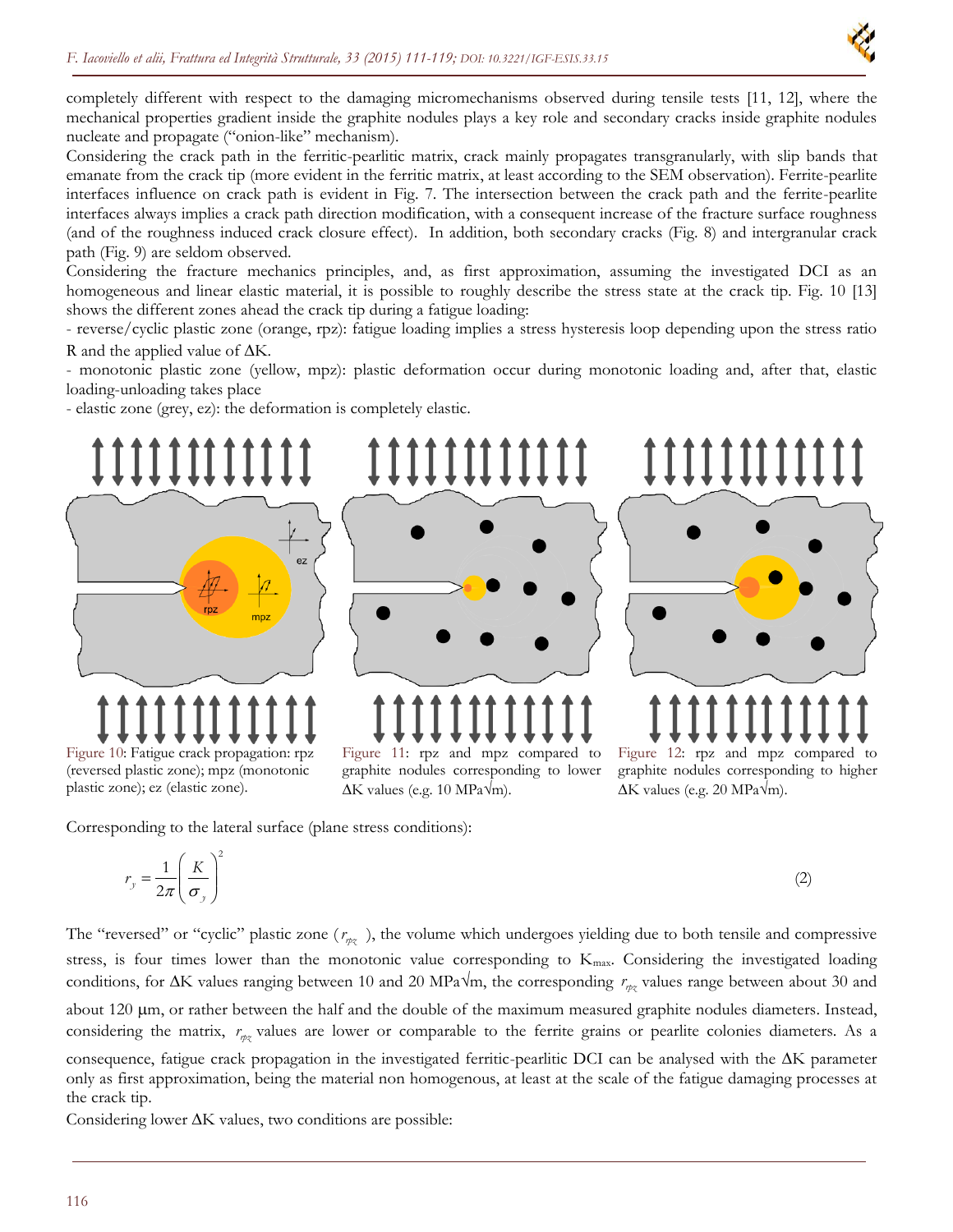

- graphite nodules free zone (Fig. 10): rpz and mpz are lower than the ferritic grain or pearlitic colonies diameters. Material can be considered as microscopically homogeneous and the propagation is mainly influenced by the metal matrix (e.g., with slip bands in ferritic grains).

- graphite nodules ahead the crack tip (Fig. 11 and 13): mpz interact with the matrix-graphite nodule interface. Considering the nodule ahead the mpz in Fig. 13, the left side is plastically stress, with the right side that is still elastically stressed. Matrix and graphite nodules different mechanical behaviour implies the activation of the nodule-matrix debonding (Fig. 13b). When crack propagates up to the graphite nodule (Fig. 13c), the debonding can be completely developed and the graphite nodule can only influence the closure effect, according to the mechanism described in Fig. 3 [5].



Figure 13: Fatigue crack propagation. Interaction between rpz, mpz and graphite nodules (lower  $\Delta K$  values).

Considering higher  $\Delta K$  values, two conditions are still possible:

- graphite nodules free zone (Fig. 10): rpz and mpz are larger than the ferritic grain or pearlitic colonies diameters. Material can be considered as microscopically homogeneous and as a polycrystalline material.

- graphite nodules ahead the crack tip (Fig. 12 and 14): larger rpz and mpz allows an interaction also with graphite nodules that are not exactly ahead the crack tip. Graphite nodules in the mpz "attract" the crack path due to the influence of their presence on the crack tip stress filed, with an increase of the crack path tortuosity and a consequent increase of the fracture surface roughness.



Figure 14: Fatigue crack propagation. Interaction between rpz, mpz and graphite nodules (higher  $\Delta K$  values).

SEM fracture surface analysis confirms this behaviour: corresponding to all the observed graphite nodules, it is possible to observe both not damaged nodules, or voids without graphite residuals (Fig. 15).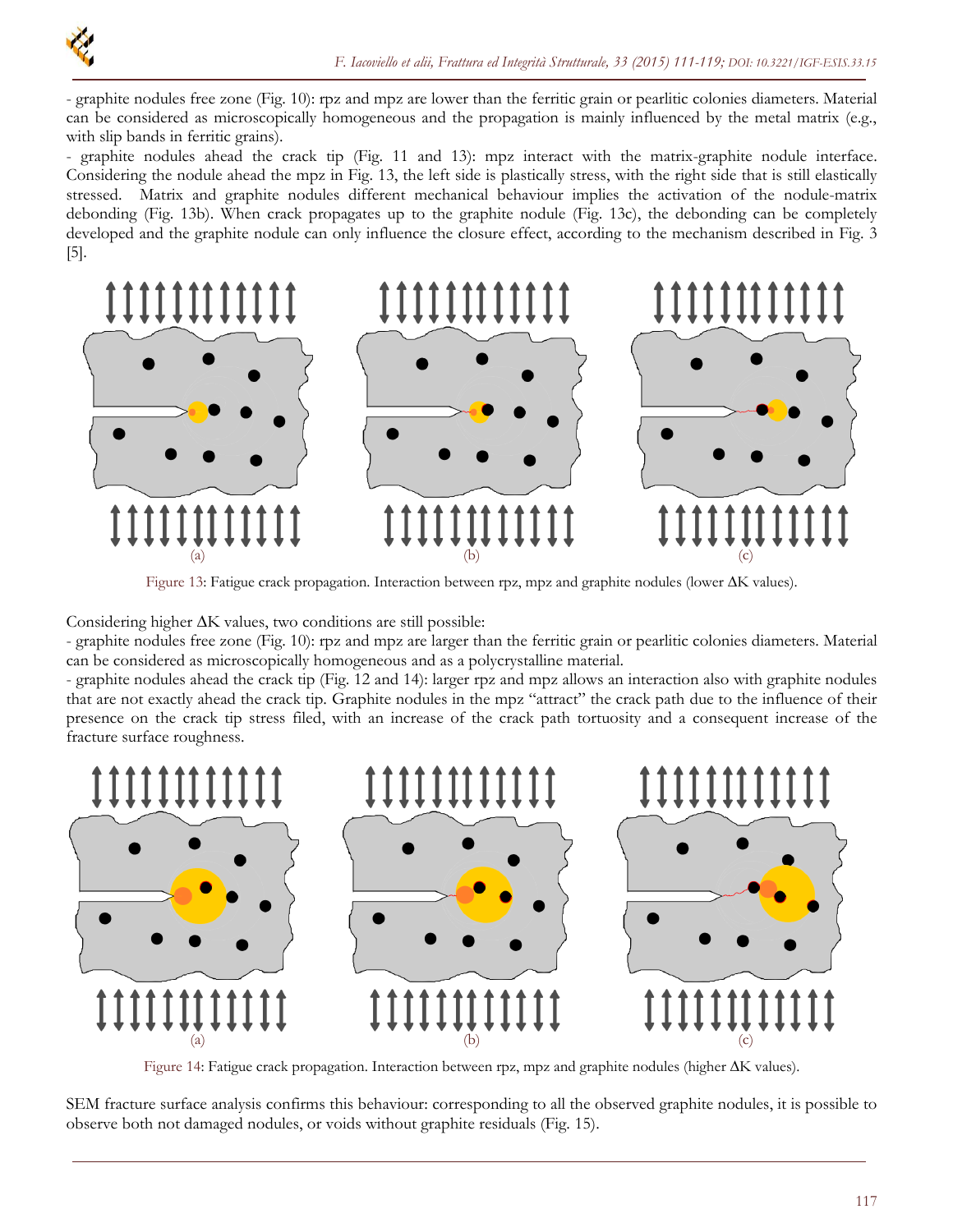

Figure 15: SEM fracture surface analysis ( $\Delta K = 10 \text{ MPa}\sqrt{\text{m}}$ )

### **CONCLUSIONS**

n this work, fatigue crack propagation micromechanisms in a ferritic-pearlitic DCI have been investigated, focusing on both the graphite nodules role and the crack tip stress condition. Considering as first approximation the DCI as an homogenous material, the analysis of the experimental results allows to summarize the following conclusion: The main contribution of the graphite nodules to the damaging micromechanisms is the graphite nodules role and the crack tip stress condition. Considering as first approximation the DCI as an homogenous material, the analy

debonding. This is due to the interaction of the rpz and mpz with the graphite nodule/matrix interface.

- The increase of the applied  $\Delta K$  implies an increase of the number of graphite nodules that can be embedded in the mpz. As a consequence the increase of the  $\Delta K$  implies a more tortuous crack path with a consequent increase of the crack surface roughness and of the roughness induced crack closure effect.

- If the mpz and rpz are nodule free, the crack propagates generating slip bands at the crack tip, more evident in ferrite grains.

- This propagation micromechanism is compatible with the "spheroid presence induced" crack closure effect described in [5]: also this mechanism becomes more evident with the increase of the applied  $K_{\text{max}}$  (and, as consequence, of the mpz radious).

### **REFERENCES**

- [1] Jeckins, L.R., Forrest, R.D., Ductile Iron, in Properties and selection: iron, steels and high performance alloys. ASM Handbook, Metal Park (OH) ASM International, 1 (1993) 35-55.
- [2] Canzar, P., Tonkovic, Z., Kodvanj, J., Microstructure influence on fatigue behaviour of nodular cast irons, Materials Science and engineering A, 556 (2012) 88-99.
- [3] Labrecque, C., Gagne, M., Review ductile iron: fifty years of continuous development, Can. Metall. Quart., 37 (1998) 343-378.
- [4] www.advancedcast.com/adi-advantages.htm (2015).
- [5] Cavallini, M., Di Bartolomeo, O., Iacoviello, F., Fatigue crack propagation damaging micromechanisms in ductile cast irons, Engineering Fracture Mechanics, 75 (2008) 694-704. DOI: 10.1016/j.engfracmech.2007.02.002.
- [6] Cavallini, M., Di Bartolomeo, O., Iacoviello, F., Fatigue damaging micromechanisms in ductile cast irons, In: Proceedings of International Conference on Fatigue Crack Paths (CP2006), Parma, Italy, (2006) 13.
- [7] ASTM Standard test Method for Measurements of fatigue crack growth rates (ASTM E647 13ae1). Annual Book of ASTM Standards. 0301, American Society for Testing and Materials, (2013).
- [8] Iacoviello, F., Polini, W., Influenza della matrice sulla propagazione di cricche di fatica nelle ghise sferoidali, La Metall. Ital., 7/8 (2000) 31–34.
- [9] Iacoviello, F., Di Cocco, V., Ductile Cast irons: microstructure influence on fatigue crack propagation resistance, Frat. Ed Integrità Strutt. 13 (2010) 3–16. DOI: 10.3221/IGF-ESIS.13.01.